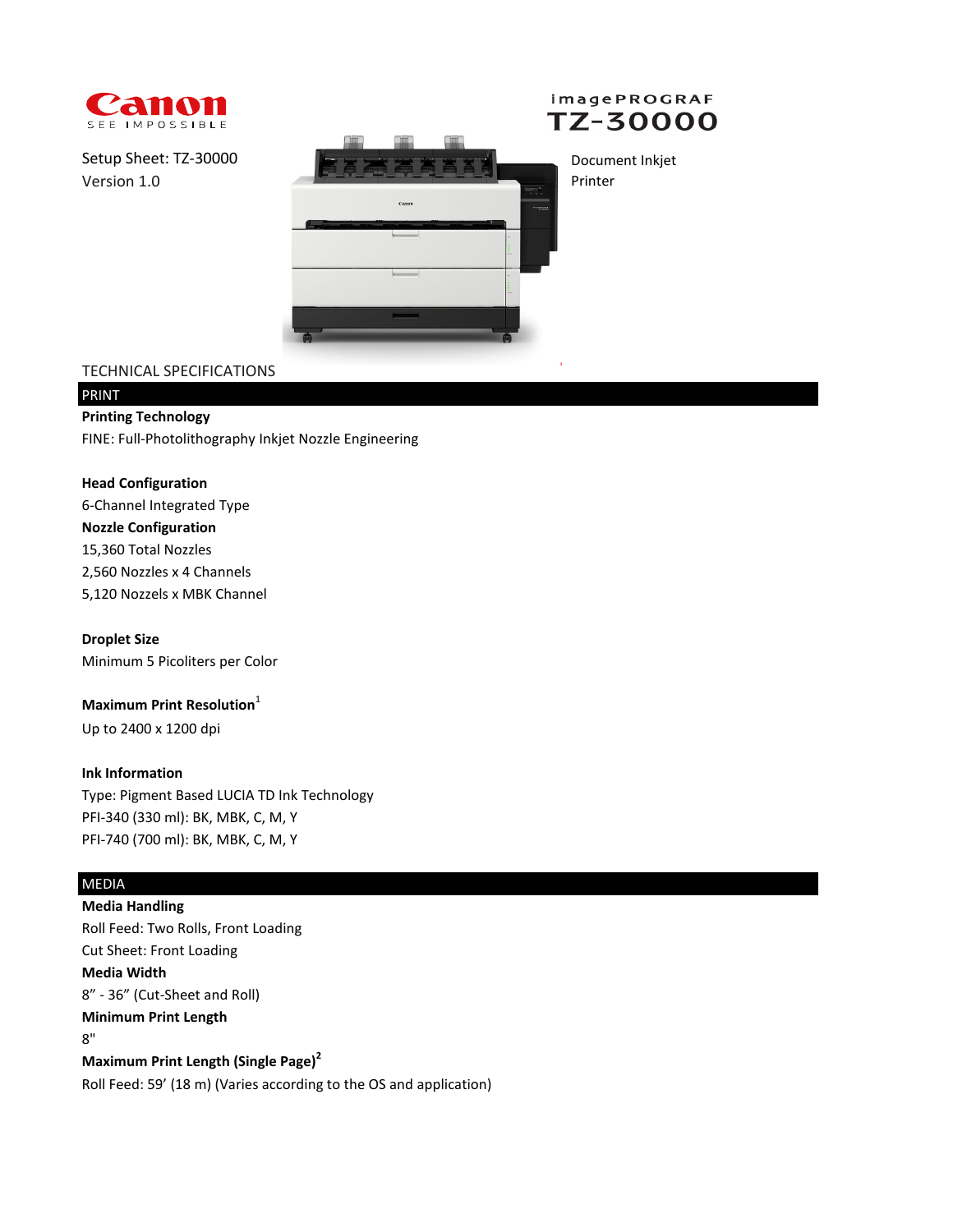## **Borderless Printing Widths (Roll Media Only)**

No Size Restriction - 10"/14"/17"/24"/36" + Micro Margin **Media Thickness** 0.002 mm - 0.03 mm **Media Core Sizes** 2" or 3" Core (with supplied adaptor) **Printable Margins** Roll Paper: Top: 3 mm; Bottom: 3 mm; Side: 3 mm Borderless: Top: 0mm; Bottom: 0mm; Sides: 0mm Cut-Sheet: Top: 3 mm; Bottom: 20 mm; Side: 3 mm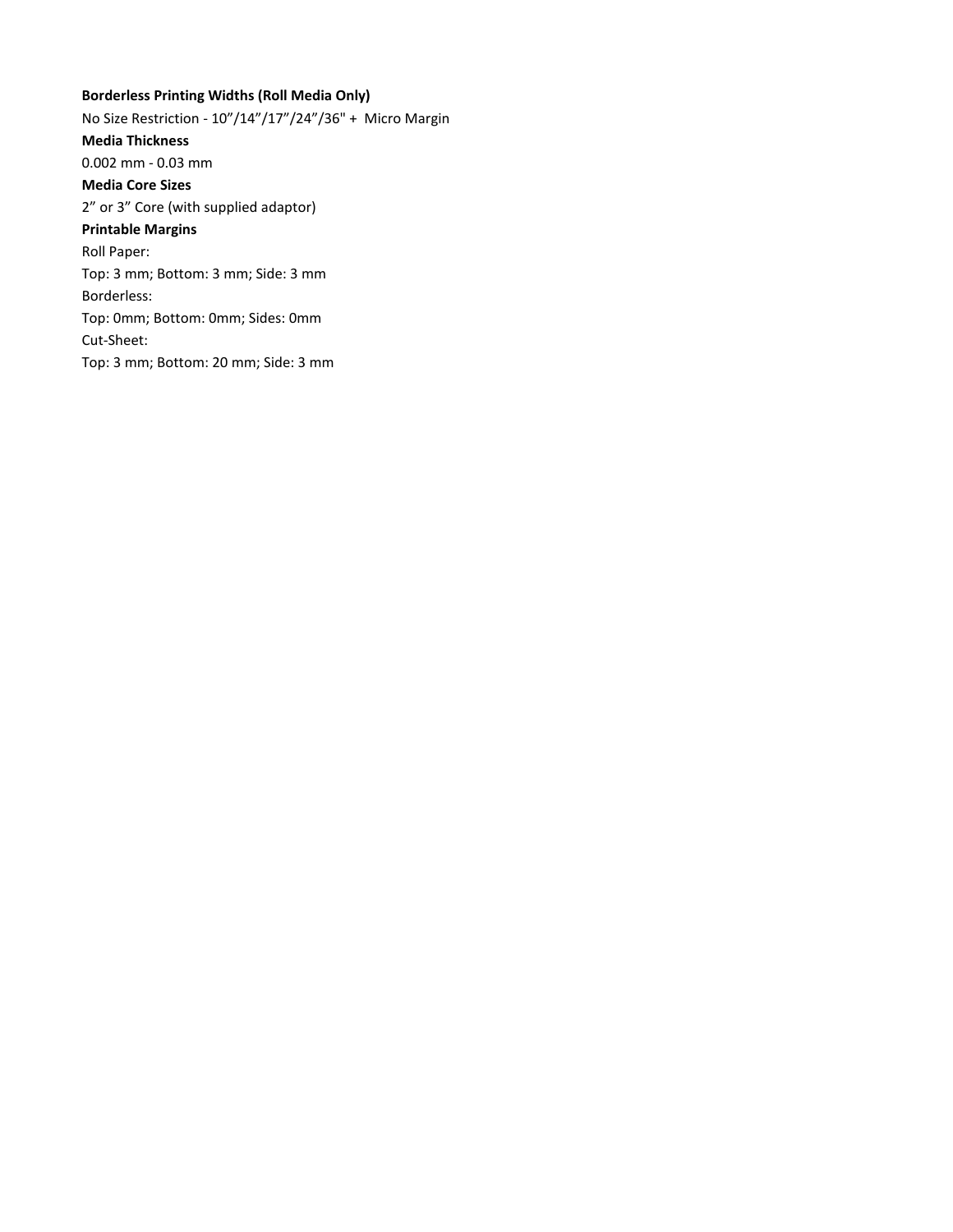#### GENERAL

#### **General Features**

36-inch wide printer, Dull Roll Standard Top Output Stacker for plain paper, Catch Basket, Intelligent Media Handling, 5 individual ink tanks, PF-06 print head

**Printer Memory**

2 GB (Standard) **Hard Disk Capacity** 500 GB (Encrypted) **Display** 4.3" Color LCD Touch-screen

**Acoustic Noise**

Operation approx. 52 dB (A) (Glossy paper, Image, Print priority: Standard) Standby: 35 dB (A) or less

**Power Supply** AC 100–240 V (50-60 Hz)

**Power Consumption** 157W or less At Sleep Mode 2.0 W or less (Wired LAN connected) At Power Off 0.3 W or Less (Executive Order Compliant)

**Environmental Certifications** ENERGY STAR® (Worldwide)

**Operational Recommended Environment** Temperature 59° – 86° F (15° – 30° C) ; Humidity 10 - 80% RH (no dew condensation)

#### PROFESSIONAL SERVICE AND SUPPORT

• Toll-free, 100% U.S.-based technical support: 1-800-423-2366

• imagePROGRAF TZ-30000 trained technical support specialists are available to assist you Monday – Friday, 8:00

a.m. - 8:00 p.m. (EST) and Saturday, 10:00 a.m. - 7:00 p.m. (EST), excluding holidays.

#### INTERFACES

USB A Port: USB Memory (Direct Print) USB B Port: Built-in (Full Speed - 12 Mbit/sec ; High Speed 480 Mbit/sec) Ethernet

Wireless LAN: IEEE802.11n/IEEE802.11g/IEEE802.11b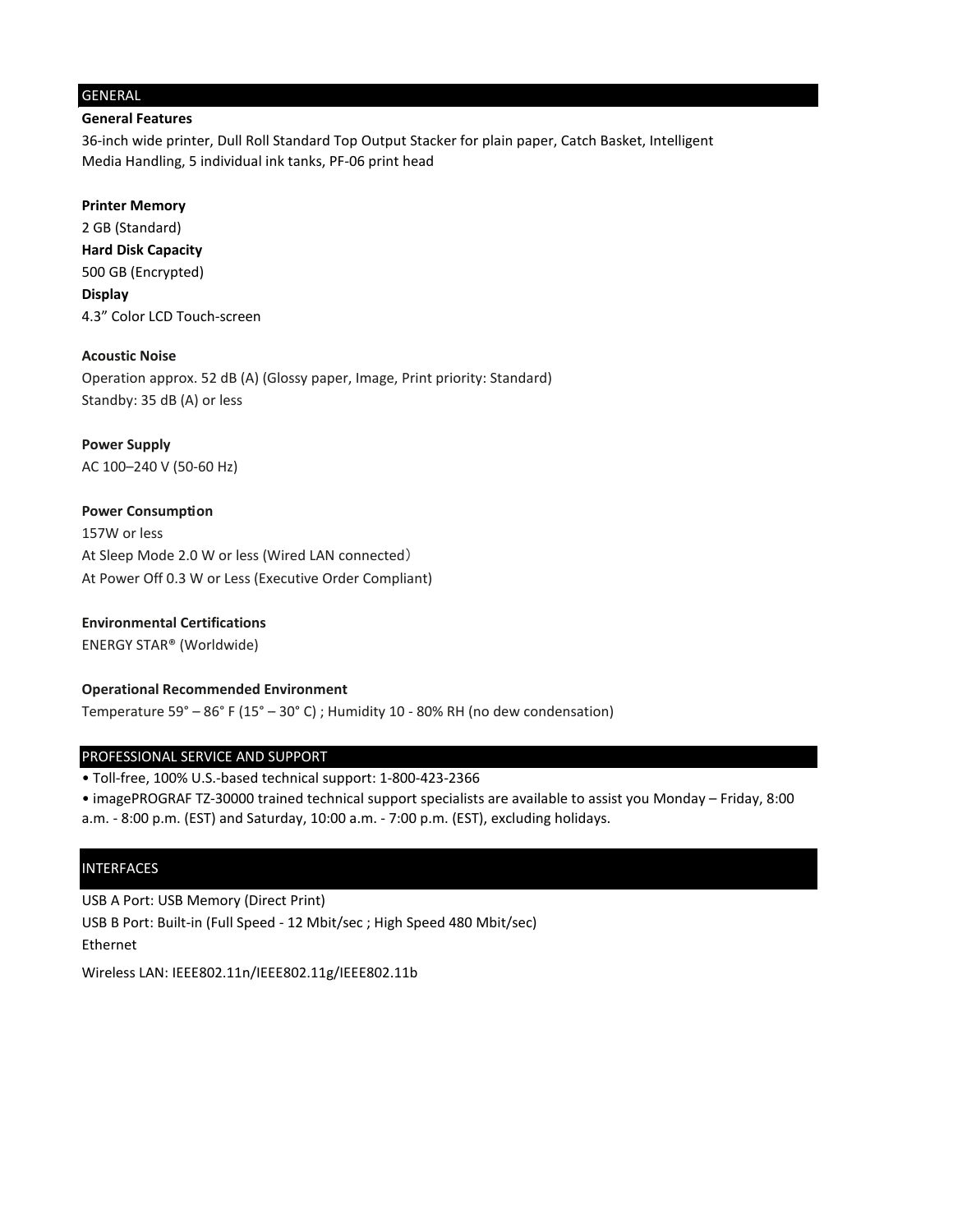#### OS COMPATIBILITY

Computer Operating Systems: 32-bit: Windows 7/8.1/10 64-bit: Windows 7/8.1/10 Windows Server 2008R2 , Windows Server 2012/2012 R2 Windows Server 2016 , Windows Server 2019 OS X 10.10.5~OS10.11、macOS 10.12~macOS 10.14

## SOFTWARE<sup>3</sup> (MAC/WINDOWS AVAILABLE)

Accounting Manager, Canon Print Service, Device Management Console, Direct Print Plus, Free Layout Plus, Printer Driver Extra Kit, Canon Printer Driver, Media Configuration Tool, PosterArtist Lite for Windows, Optimized Driver for AutoCAD, Canon Production Printing Publisher Select, Canon Production Printing Driver Select

#### FIRMWARE

Printer Languages Printer Language: SGRaster

## BOX CONTENTS

Hardware: imagePROGRAF TZ-30000 Top Output Stacker Basket 2"/3" Core Media Spool (Adaptors Included) US AC Power Cable Tools and Screws Print Head PF-06 Maintenance Cartridge (Installed) 5 Ink Tanks (330 ml: MBK, 160 ml: C/M/Y/BK) Ethernet Card (built-in) USB 2.0 High-speed Interface USB Connection Sheet iWR Service Terms Leaflet User Manual Quick Setup Guide User Software CD for Windows (Printer Driver Utilities) PosterArtist Lite CD User Registration Card Warranty Statement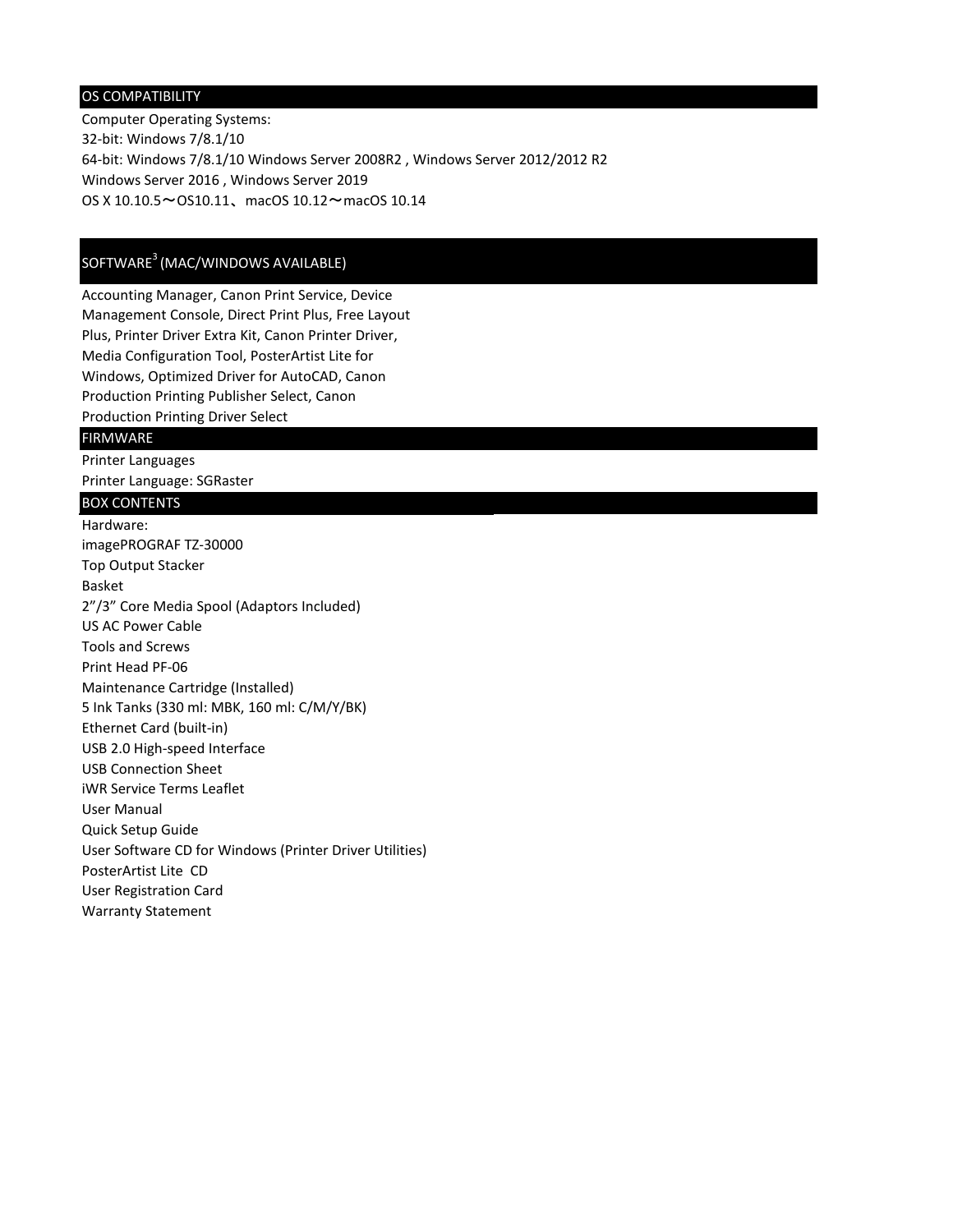## WARRANTY<sup>4</sup>

90-Day Limited Warranty

#### **ORDERING INFORMATION**

|                        | <b>MODEL NUMBER</b>   | <b>DESCRIPTION</b>                     | <b>ITEM NUMBER</b> | <b>MSRP</b> |  |  |  |  |
|------------------------|-----------------------|----------------------------------------|--------------------|-------------|--|--|--|--|
|                        |                       |                                        |                    |             |  |  |  |  |
|                        | imagePROGRAF TZ-30000 | 36" Technical Document Inkjet Printer  | 4604C002AA         | \$10,995    |  |  |  |  |
| <b>COMPATIBLE INKS</b> |                       |                                        |                    |             |  |  |  |  |
| <b>PFI-340</b>         | <b>MBK</b>            | Matte Black - Pigment Ink Tank (330ml) | 4773C001AA         | \$154       |  |  |  |  |
| <b>PFI-340</b>         | BK                    | Black - Pigment Ink Tank (330ml)       | 4774C001AA         | \$154       |  |  |  |  |
| PFI-340                | C                     | Cyan - Pigment Ink Tank (330 ml)       | 4775C001AA         | \$154       |  |  |  |  |
| <b>PFI-340</b>         | M                     | Magenta - Pigment Ink Tank (330ml)     | 4776C001AA         | \$154       |  |  |  |  |
| <b>PFI-340</b>         | Y                     | Yellow - Pigment Ink Tank (330ml)      | 4777C001AA         | \$154       |  |  |  |  |
|                        |                       |                                        |                    |             |  |  |  |  |
| <b>PFI-740</b>         | <b>MBK</b>            | Matte Black - Pigment Ink Tank (700ml) | 4768C001AA         | \$255       |  |  |  |  |
| <b>PFI-740</b>         | BK                    | Black - Pigment Ink Tank (700ml)       | 4769C001AA         | \$294       |  |  |  |  |
| <b>PFI-740</b>         | C                     | Cyan - Pigment Ink Tank (700 ml)       | 4770C001AA         | \$294       |  |  |  |  |
| <b>PFI-740</b>         | M                     | Magenta - Pigment Ink Tank (700ml)     | 4771C001AA         | \$294       |  |  |  |  |
| <b>PFI-740</b>         | Υ                     | Yellow - Pigment Ink Tank (700ml)      | 4772C001AA         | \$294       |  |  |  |  |
| <b>ACCESSORIES</b>     |                       |                                        |                    |             |  |  |  |  |
| $MC-30$                |                       | Maintenance Cartridge                  | 1156C002AA         | \$90        |  |  |  |  |
|                        |                       |                                        |                    |             |  |  |  |  |
|                        | RH2-34                | Roll Holder Set                        | 1153C004AA         | \$150       |  |  |  |  |
|                        |                       | Consumable                             |                    |             |  |  |  |  |
|                        | <b>PF-06</b>          | <b>Print Head</b>                      | 2352C003AB         | \$450       |  |  |  |  |

Tariff Number 8443321040 Origin Country of Origin Thailand

PRINTER DIMENSIONS

**Main Unit and Paper Output Support and Top Output Guide** 47 x 61 x 38 in (Basket Closed) 47 x 61 x 51 in (Basket Opened) Weight: 456 lbs

## PACKAGE DIMENSIONS

**Printer (Main unit with Basket, Paper output support, Top output guide and pallet)** 54 x 67 x 37 in , Weight : 604 lbs

| Packaged Accessory Dimensions |              |                             |  |  |
|-------------------------------|--------------|-----------------------------|--|--|
| Model                         | Weight (lbs) | Dimensions (H X W X D)      |  |  |
| MC-30                         | 1.5          | $4.3 \times 4.8 \times 4.8$ |  |  |
| RH2-34                        |              | $54 \times 8.5 \times 9$    |  |  |
| PF-06                         | 0.45         | $3.5 \times 4.0 \times 4.0$ |  |  |